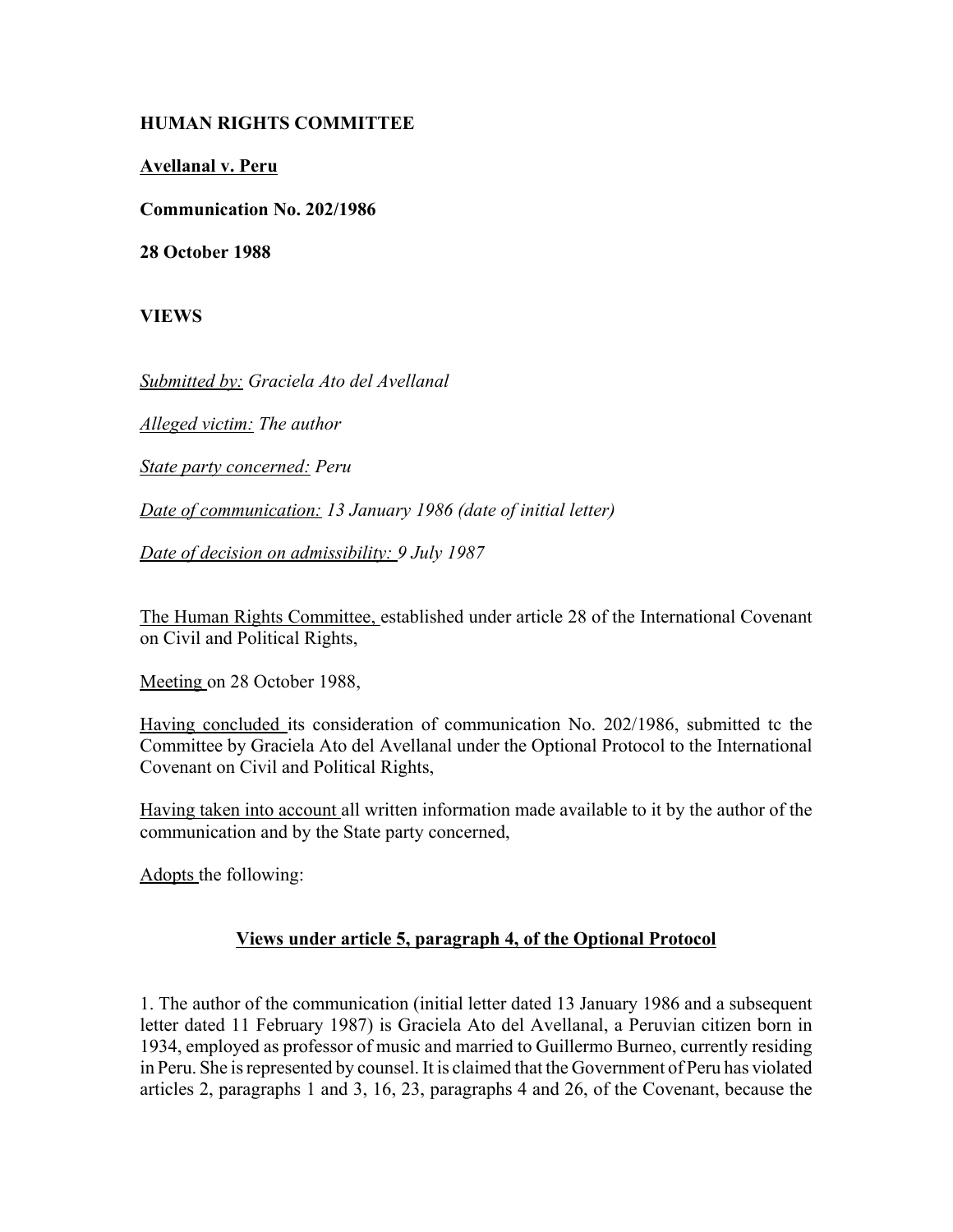author has been allegedly discriminated against only because she is a woman.

2.1 The author is the owner of two apartment buildings in Lima, which she acquired in 1974. It appears that a number of tenants took advantage of the change in ownership to cease paying rent for their apartments. After unsuccessful attempts to collect the overdue rent, the author sued the tenants on 13 September 1978. The court of first instance found in her favour and ordered the tenants to pay her the rent due since 1974. The Superior Court reversed the judgement on 21 November 1980 on the procedural ground that the author was not entitled to sue, because, according to article 168 of the Peruvian Civil Code, when a woman is married only the husband is entitled to represent matrimonial property before the Courts ("El marido es el representante de la sociedad conyugal"). On 10 December 1980 the author appealed to the Peruvian Supreme Court, submitting, inter alia, that the Peruvian Constitution now in force abolished discrimination against women and that article 2 (2) of the Peruvian Magna Carta provides that "the law grants rights to women which are not less than those granted to men". However, on 15 February 1984 the Supreme Court upheld the decision of the Superior Court. Thereupon, the author interposed the recourse of amparo on 6 May 1984, claiming that in her case article 2 (2) of the Constitution had been violated by denying her the right to litigate before the courts only because she is a woman. The Supreme Court rejected he recourse of amparo on 10 April 1985.

2.2 Having thus exhausted domestic remedies in Peru, and pursuant to article 39 of the Peruvian Law No. 23506, which specifically provides that a Peruvian citizen who considers that his or her constitutional rights have been violated may appeal to the Human Rights Committee of the United Nations, the author seeks United Nations assistance in vindicating her right to equality before the Peruvian courts.

3. By its decision of 19 March 1986, the Working Group of the Human Rights Committee transmitted the communication under rule 91 of the provisional rules of procedure to the State party concerned, requesting information and observations relevant to the question of the admissibility of the communication in so far as it may raise issues under articles 14, paragraph 1, 16 and 26 in conjunction with articles 2 and 3 of the Covenant. The Working Group also requested the State party to provide the Committee with (a) the text of the decision of the Supreme Court of 10 April 1985, (b) any other relevant court orders or decisions not already provided by the author, and (c) the text of the relevant provisions of the domestic aw, including those of the Peruvian Civil Code and Constitution.

4.1 By its submission dated 20 November 1986 the State party noted that "in the section brought by Mrs. Graciela Ato del Avellanal and one other, the decision of he Supreme Court dated 10 April 1985 was deemed accepted, since no appeal was made against it under article 42 of Act No. 23385".

4.2 The annexed decision of the Supreme Court, dated 10 April 1985, "declares valid the ruling set out on 12 sheets, dated 24 July 1984, declaring inadmissible he application for amparo submitted on 2 sheets by Mrs. Graciela Ato del Avellanal de Burneo and one other against the First Civil Section of the Supreme Court; [and] orders that the present decision, whether accepted or enforceable, be published in the Diario Oficial, El Peruano within the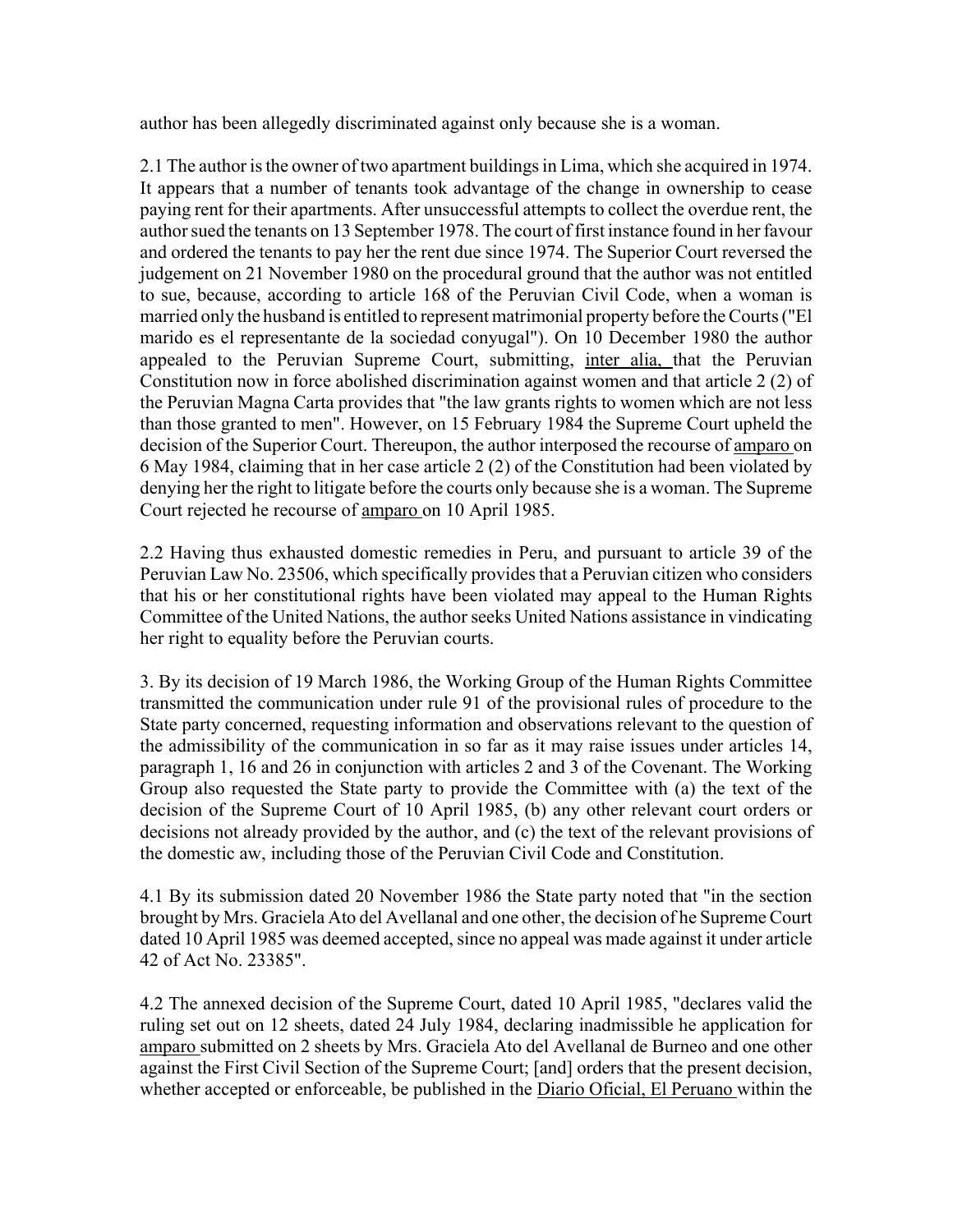time-limit laid down in article 41 of Law No. 23156".

5.1 Commenting on the State party's submission under rule 91, the author, in a submission dated 11 February 1987 contends that:

"1. It is untrue that the ruling of 10 April 1985, of which I was notified on 5 August 1985, was accepted. As shown by the attached copy of the original application, my attorneys appealed against the decision in the petition of 6 August 1985, which was stamped as received by the Second Civil Section of the Supreme Court on 7-August 1985.

"2. The Supreme Court has never notified my attorneys of the decision which it had handed down on the appeal of 6 August 1985".

5.2 The author also encloses a copy of a further application, stamped as received by the Second Civil Section of the Supreme Court on 3 October 1985 and reiterating the request that the appeal lodged should be upheld. She adds that "once again, the Supreme Court failed to notify my attorneys of the decision which it had handed down on this further petition".

6.1 Before considering any claims contained in a communication, the Human Rights Committee must, in accordance with rule 87 of its provisional rules of procedure, decide whether or not it is admissible under the Optional Protocol to the Covenant

6.2 With regard to article 5, paragraph 2 (a) of the Optional Protocol, the Committee observed that the matter complained of by the author was not being examined and had not been examined under another procedure of international investigation or settlement.

6.3 With regard to article 5, paragraph 2 (b), of the Optional Protocol, the Committee noted the State party's contention that the author has failed to appeal the decision of the Peruvian Supreme Court of 10 April 1985. However, in the light of the author's submission of 11 February 1987 the Committee found that the communication satisfied the requirements of article 5, paragraph 2 (b) of the Optional Protocol. The Committee further observed that this issue could be reviewed in the light of any further explanations or statements received from the State party under article 4, paragraph 2, of the Optional Protocol.

7. On 9 July 1987 the Human Rights Committee therefore decided that the communication was admissible, in so far as it raised issues under articles 14, paragraph 1, and 16 in conjunction with articles 2, 3 and 26 of the Covenant.

8. The time-limit for the State party's submission under article 4, paragraph 2, of the Optional Protocol expired on 6 February 1988. No submission has been received from the State party, despite a reminder sent to the State party on 17 May 1988.

9.1 The Human Rights Committee, having considered the present communication in the light of all the information made available to it, as provided in article 5, paragraph 1, of the Optional Protocol, notes that the facts of the case, as submitted by the author, have not been contested by the State party.